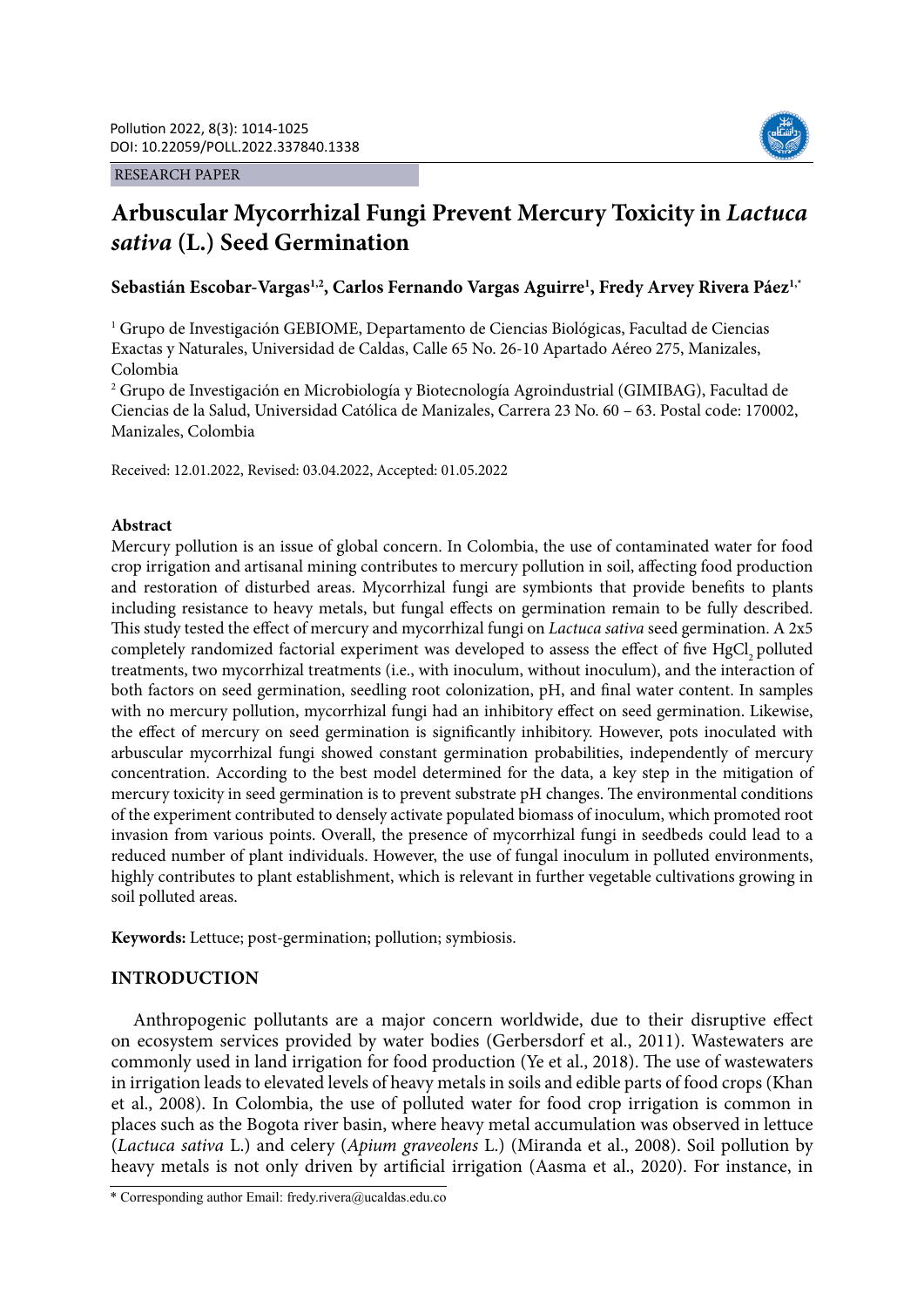Colombia, artisanal and small-scale gold mining pollutes water and sediments with mercury, which are then discharged into the soil during seasonal flooding (Marrugo-Negrete et al., 2010). Mercury exists in various chemical forms in polluted environments (Marrugo-Negrete et al., 2015; Pinedo-Hernández et al., 2015; Tiodar et al., 2021), promoting its bioaccumulation across the trophic net (Marrugo-Negrete et al., 2010). Consequently, plant growing in many regions of Colombia occurs in mercury-polluted environments.

Mercury can penetrate plants through the roots or leaves (Patra & Sharma, 2000). The most evident effect caused by mercury pollution is the reduction of plant size. High mercury levels in soil have been shown to gradually decrease the biomass of seedlings of several species, including *Mentha avensis* (Manikandan et al., 2015), *Cucumis sativus* (Cargnelutti et al., 2006), *Vigna radiata* (Zafar Iqbql et al., 2015), among others. This phenomenon is attributed to direct effects, such as the production of reactive oxygen species (ROS) in tissues where mercury is accumulated (Cargnelutti et al., 2006; Lomonte et al., 2010; Vargas-Aguirre et al., 2018), as well as indirect effects, such as limitation of mineral and water uptake (Manikandan et al., 2015) or carbon fixation (Patra & Sharma, 2000; Cargnelutti et al., 2006; Zafar Iqbql et al., 2015). Experiments on *V. radiata* showed that increased substrate contamination with mercury negatively affected seed germination, probably due to water uptake disturbance (Zafar Iqbql et al., 2015).

Plants exhibit strategies to overcome stress caused by heavy metals, such as the synthesis of antioxidant peptides (Patra & Sharma, 2000; Cargnelutti et al., 2006). Other responses to stress are ecological. These include the mycorrhizal symbiosis (MS), which is one of the most common ecological relationships on earth, where plant, fungal and bacterial partners establish complex interactions in the rhizosphere (Sánchez-Ramírez, 2017; Leudo et al. 2020, Ferreira & Oliveira, 2021). In MS, the fungal partner improves plant nutrient uptake, constituting the most efficient pathway for plants to acquire Phosphorus (P) (Perner et al., 2007; Ven et al., 2019). In exchange, the fungal partner acquires Carbon (C) delivered by plant roots as lipids (Luginbuehl et al., 2017). The most widespread MS is established between plants and arbuscular mycorrhizal fungi (AMF). AMF comprise a monophyletic group with low species diversity (Schüßler et al., 2001; Redecker et al., 2013) that exhibits obligate symbiosis (Smith & Read, 2008). It is proposed that, due to the early origin and central role of AMF during terrestrial plant evolution, these fungi may colonize the underground organs of all land plants (Smith & Read, 2008). MS confers other benefits to plants besides nutrient uptake, such as induction of tolerance to stress caused by drought (Chitarra et al., 2016), pathogens (Smith & Read, 2008), or heavy metal pollution (Hildebrandt et al., 2007; Yang et al., 2016; Vargas-Aguirre et al., 2018).

It is widely considered that seeds and germination are not affected by MS since AMF invades plant roots. Taking into account the need for strategies to promote the environmental recovery of zones affected by gold mining, and the fact that several food crops are located in soils polluted by heavy metals, it is necessary to consider the possible use of AMF as enhancers of germination that favor plant colonization in mercury-polluted landscapes. To assess this, an experiment was conducted to determine whether AMF can promote germination in a pollution-sensitive species under high levels of mercury in substrates. Lettuce was selected as study species since there is evidence of heavy metal accumulation in polluted soils used for lettuce cropping in Colombia (Miranda et al., 2008). Moreover, there is a long history of dose-response studies on lettuce in ecotoxicological contexts ( e.g., Cozzolino et al., 2016). The main objective of this work was to assess if AMF can reduce mercury toxicity in lettuce germination.

### **MATERIALS AND METHODS**

"Batavia" lettuce *Lactuca sativa* L. (Asteraceae) seeds produced by IMPULSEMILLAS (*Parque Industrial Gran Sabana*, Tocancipá, Cundinamarca, Colombia) were purchased from a local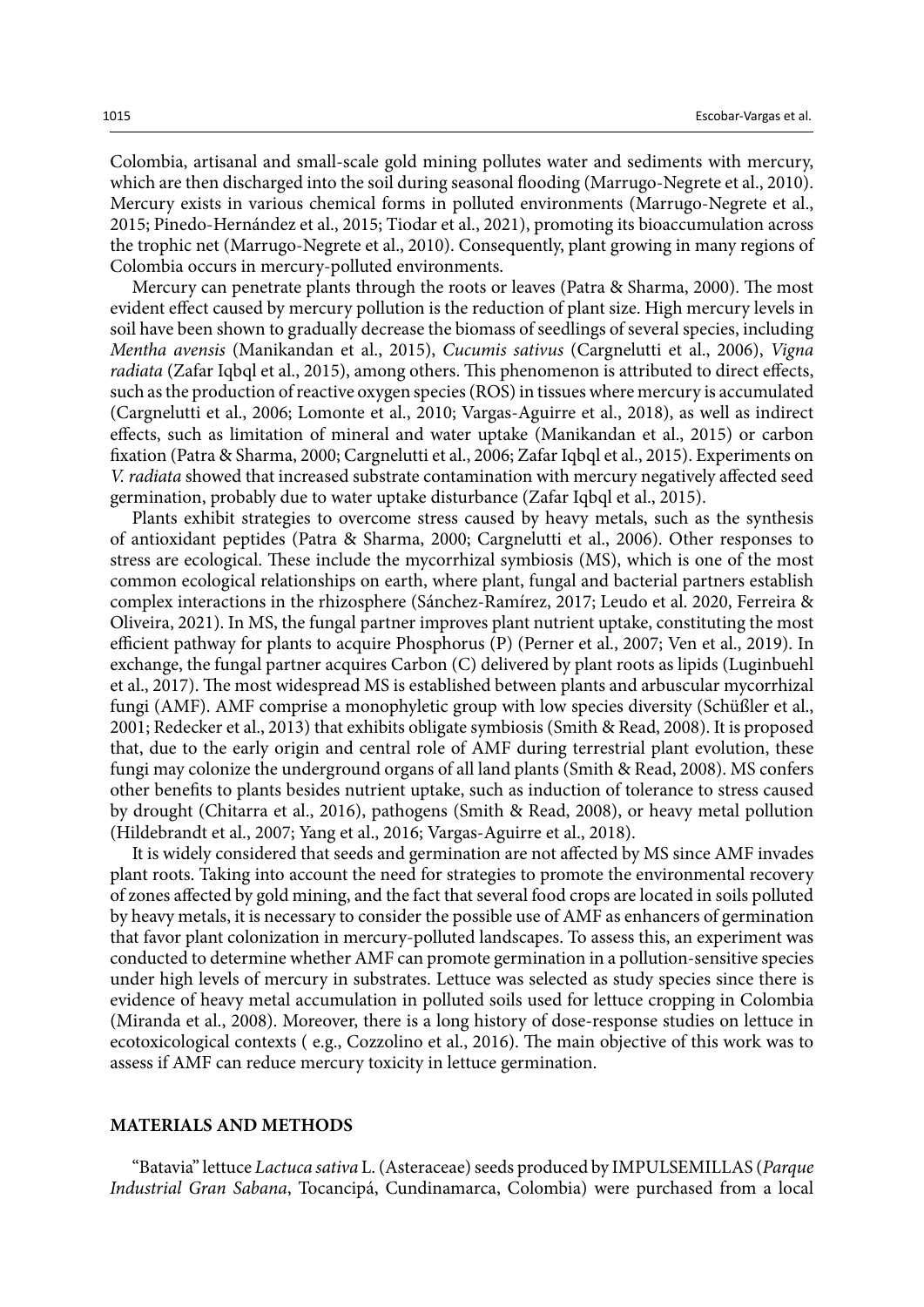distributor (Agrotienda El Ruiz, Manizales, Caldas, Colombia). The seeds were washed with sodium hypochlorite (0.75% v/v) and rinsed several times with distilled water. The disinfected material was air-dried for four hours and then deposited into paper packages containing 20 seeds each, where they were stored until planting in pots. The fungal inoculum used was of commercial type, named MICORRIZAS, purchased from a local distributor (ABONAMOS SA, Medellín, Colombia). This biofertilizer comprises approximately 365 infective propagules per gram, including colonized roots and viable spores and hyphae belonging to four AMF species: *Glomus fistulosum*, *Glomus manihotis*, *Entrophospora colombiana*, and *Scutellospora heterogama* (information supplied by the producer).

The substrate used was composed of peat and river sand. The former comprised *Sphagnum* (70%), fine vermiculite, macronutrients, lime, and wetting agents, and was purchased under the commercial name Pro-Mix PGX (Delson, Canada). This substrate has the following properties: pH (soil: water 1:5) 5.3, 700 g/kg organic matter, 70 mg/kg total N, 10 mg/kg total P, 55 mg/kg available K, 30 mg/kg Ca, 32.5 mg/kg Mg, and 1.4 mg/kg Fe. Peat was sieved using 500 μm-mesh sieves and then mixed with river sand in a 1:1  $(v/v)$  proportion. The sand was treated to select only material between 500 and 45  $\mu$ m through dry sieving; then, it was vigorously washed with tap water and air-dried. The substrate was divided into 2.5 kg bulks and autoclaved at 103.42 KPa and 121 ºC for 12 h. Substrate charge capacity was 72.71% and the final pH was 5.3. Four flasks with sterile substrate were used to prepare the mercury polluted treatments by adding different dilutions of HgCl<sub>2</sub> in an aqueous solution to reach heavy metal concentrations of 1 mg/ kg, 10 mg/kg, 100 mg/kg, and 1000 mg/kg in the dry substrate. These treatments were designed to assess the effect of highly toxic mercury concentrations on the symbiotic system. The fifth treatment was a control substrate without mercury. The substrates were oven-dried at 70ºC until constant weight.

The mercury-amended substrates were divided into two groups. The first group was mixed with the biofertilizer MICORRIZAS at a final concentration of 15 propagules/g in the substrate (Varga, 2015) to obtain the mycorrhizal treatments (AMF). The second group was enriched with the same amount of previously autoclaved inoculum (i.e., at 103.42 kPa and 121 ºC for 12 h) to conduct experimental controls without mycorrhizae (noAMF). The substrates were immediately hydrated to 70% water holding capacity and 230 ml of the prepared substrates were deposited in 236.5 ml polystyrene cups.

The methodology proposed by Vargas-Aguirre et al. (2018). The contents of the seed packages (i.e., 20 disinfected seeds each) were deposited in the substrates, and planting was done according to the manufacturer's instructions. A concave polystyrene piece was placed under each recipient to avoid mercury leaks during the experiment. The experiment was conducted in a greenhouse located in Manizales, Colombia (5º03'22.35'' N, 75º29'41.72'' W), at room temperature between 16 and 20 ºC and relative humidity of 78%. A 2x5 completely randomized factorial design was used to assess the effect of five mercury polluted treatments and two AMF treatments (presence of mycorrhizae, AMF; absence of mycorrhizae, noAMF), and the interaction of both factors. Three replicates for each treatment combination were used (with 20 seeds per replicate). A total of 30 pots were established during the experiment.

All samples were harvested seven days after planting to assess the germination process before there were true leaves and seedlings were photosynthetically autonomous. This short time was used to ensure that there were no additional carbon sources for the MS other than the reserves stored in the seeds. The number of seedlings in each pot was determined. The root length of each seedling was measured. Substrate pH (soil: water 1: 5) was measured with a 210 Microprocessor pH Meter. Substrate water content was determined as the weight lost after drying at 70ºC for 72 h until constant weight. Plant roots were fixed and stained with trypan blue (Phillips & Hayman, 1970), and root colonization percentage was measured using the intersect method (Giovannetti & Mosse, 1980).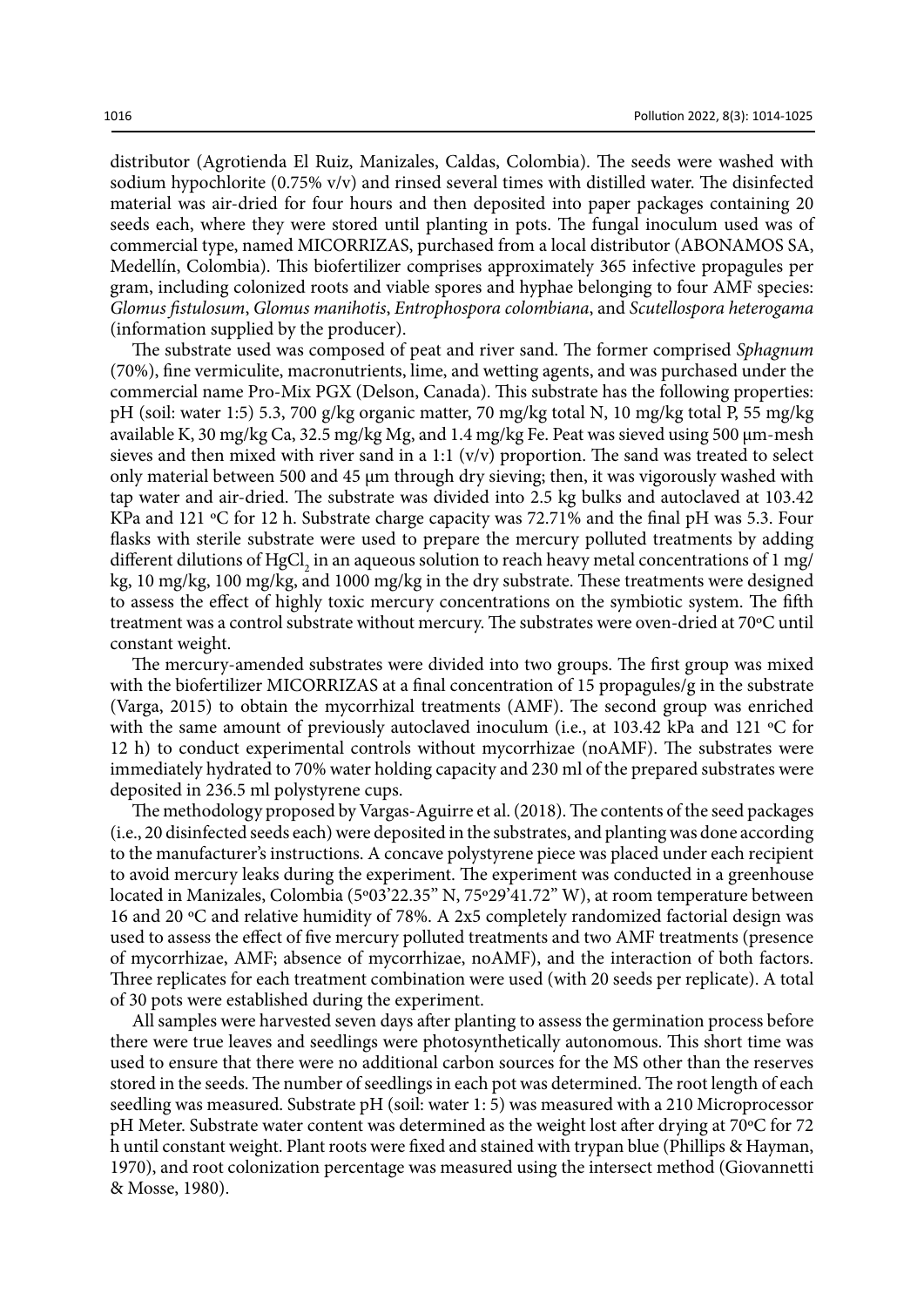In total, this study tested the effect of two symbiotic and five pollution levels on five variables: germination, seedling root length, pH, substrate humidity, and root colonization percentages. All statistical analyses were conducted in R 4.0.2. Data analysis was performed on each response variable, to assess the best model to analyze each type of data (Zuur et al., 2010). Boxplots representing each variable were generated using the function '*boxclust*' in the '*toxbox*' package (Pallmann & Hothorn, 2016).

Analysis of the AMF colonization in the different treatments showed a nonparametric pattern. After detection of differences through the Kruskal-Wallis test, the effects of  $\mathrm{HgCl}_{2}$  concentration on AMF colonization in seedling roots were assessed through Dunn's test by comparing root colonization at each concentration against the non-contaminated control using the '*nparcomp*' function (Konietschke et al., 2015).

The overall effect of the AMF was tested by comparing the germination in the noAMF and AMF pots. Residual analysis showed heteroscedasticity. Welch's heteroscedastic F test was used to compare germination between AMF inoculated and non-inoculated pots using the function '*welch.test*' in the '*onewaytests*' package (Dag et al., 2018). When grouped by mercury pollution, data showed a non-normal distribution. Kruskal-Wallis tested the existence of differences, and the Dunn's test was used as a *post hoc* procedure separately on AMF and noAMF data to compare germination in mercury treatments against the non-polluted substrate (Konietschke et al., 2015).To test the interaction of the effects of the fungi and the pollutant, germination data were analyzed using a generalized linear model with a binomial distribution, using fungal treatment (noAMF, AMF), pollution level  $(HgCl<sub>2</sub>$  concentration), and their interaction as fixed factors. An analysis of variance (ANOVA) was conducted with the '*Anova*' function in the 'Car' (Fox & Weisberg, 2019) package was conducted due to the normal distribution and homoscedasticity of the residues.

The effect of  $HgCl<sub>2</sub>$  and AMF on two important substrate characteristics that affect seed germination was tested: pH and water content. Because of normal distribution and homoscedasticity, *t.test* was used to compare pH among inoculated and non-inoculated pots. When grouped by pollution level, they showed to be nonparametric. Dunn's test (Konietschke et al., 2015) was used to verify if  $\mathrm{HgCl}_{2}$  concentration affected pH separately on AMF and noAMF pots. The final water content showed the same characteristics, so it was analyzed similarly.

To test whether substrate variables modified by AMF and mercury could explain changes in *L. sativa* seed germination probability, a linear mixed model was conducted by testing germination as a dependent variable; and pH, water content, and colonization as predictor variables; and inoculum and HgCl<sub>2</sub> concentration as random factors. The fusing function '*lme*' in the '*nlme*' package was used (Pinheiro et al., 2007). Mercury concentration was transformed by calculating the log of  $HgCl<sub>2</sub>$  concentration +0.1 before its inclusion into the analysis. The model was fitted by restricted maximum likelihood. Since regression-based models can be sensitive to correlated variables, variance inflation factors (VIF) for all predictor parameters in the model were calculated according to the standard protocols (Zuur et al., 2010). VIFs for all parameters, except for germination probability, fell below the common threshold value. Since germination probability is the dependent variable supported by the other variables included in the calculation, no parameters were excluded based on collinearity.

Finally, to assess the effect of the mycorrhizal fungi on germinated seedlings, the differences in root length among seedlings grown in AMF and noAMF pots were compared. These two sets of data proved to be heteroscedastic, so Welch's test was used as previously described. The effect of HgCl<sub>2</sub> concentration on seedling root length was tested separately in noAMF and AMF pots through a generalized linear model using the '*lm*' R function. Parametric statistics were used for this comparison. The model obtained was tested for significance using an analysis of variance conducted with the '*Anova*' function in the 'Car' package (Fox & Weisberg, 2019).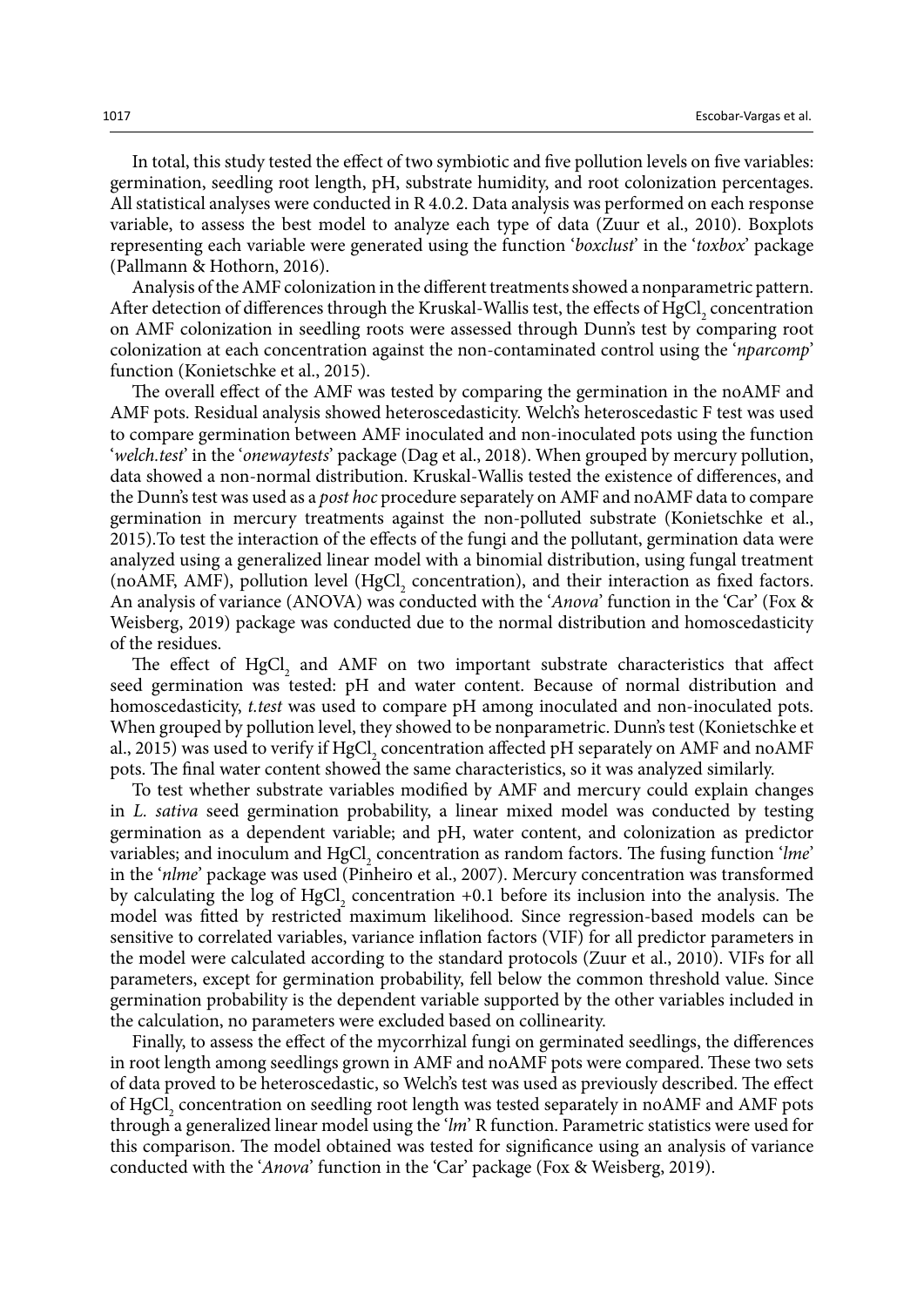# **RESULTS AND DISCUSSION**

Fungal structures were detected in seedling roots grown in AMF pots. Some root fragments in noAMF pots were detected as positive for fungal structures, but these were considered dye artifacts. No effect of  $HgCl<sub>2</sub>$  concentration was observed in AMF root colonization in seedlings from AMF pots (Fig. 1), yet greater variance was observed at the highest mercury concentration.

Significant effects of HgCl<sub>2</sub> concentration (p-value < 0.01) and AMF inoculum (p-value < 0.001) on germination were detected. Germination success was different in AMF and noAMF pots. In noAMF pots, germination probability was close to 0.8 (Fig. 2.A), although germination was reduced in pots with 1000 ppm  $HgCl<sub>2</sub>$  (Fig. 2.B). In AMF pots, germination probability was approximately 0.6 and showed low variance. Conversely, in noAMF pots, a higher variance was attributed to the low germination rate in highly polluted substrates. The difference in germination probability was statistically significant between noAMF and AMF substrates. This finding demonstrates a lower germination probability in AMF pots related to inoculum application, which reduces the number of successfully germinated seedlings.

Mercury affected lettuce seed germination in noAMF pots (Fig. 2.B). In absence of AMF, there were no changes in seed germination in response to mercury concentrations up to 100 mg/kg. However, at the highest concentration, germination probability was reduced to almost 20%. In contrast, in AMF substrates, germination remained constant at the different mercury concentrations tested and no significant differences were detected compared with the controls (i.e., without mercury) (Fig. 2.C). Therefore, no effect of mercury on germination success was observed when germination occurred in presence of AMF inoculum.

The AMF inoculum did not modify substrate pH (*t.test*, p-value = 0.253). Substrates in nonpolluted treatments had a pH of  $5.4 \pm 0.19$ . However, pH was significantly altered at the highest mercury concentration in noAMF pots, demonstrating that  $1000 \frac{\text{mg}}{\text{kg}}$  HgCl promotes substrate acidity, indicated by a lower pH compared with the non-polluted control without AMF inoculum (Fig. 3.A). Different results were observed among pots with AMF inoculum. For



**Fig. 1**. Effect of HgCl<sub>2</sub> concentration on seedling root colonization by AMF. P-values of Dunn's comparison of each treatment with the control are shown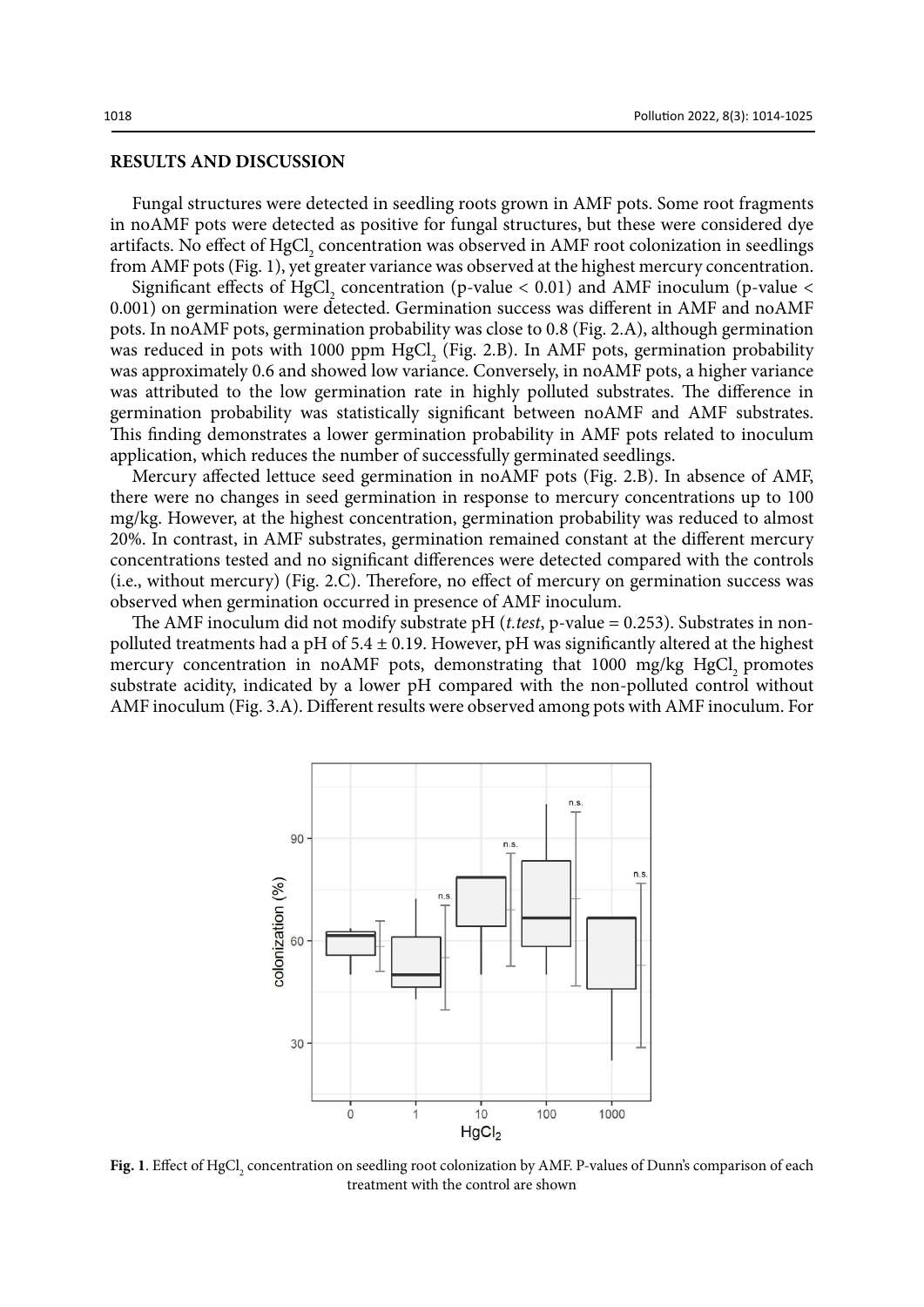

Fig. 2. a) Exercise of AMF on *L. Satisfact of Dumis* comparison of each treatment with the control  $\star \star \star$ ,  $p-value < 0.001$ **Fig. 2**. a) Effect of AMF on *L. sativa* seed germination probability. Significant differences shown by Welch's heteroscedastic F test are indicated. The shapes indicate different HgCl<sub>2</sub> concentrations. b) Effect of mercury on *L. sativa* seed germination in noAMF and (c) AMF pots. P-values of Dunn's comparison of each treatment with the control without mercury are shown in (b) and (c). Significance codes: ns, p-value>0.05; \*, p-value<0.05; \*\*, p-value<0.01; \*\*\*, p-value<0.001

instance, pH remained constant across all mercury concentrations, yet the variance increased among treatments in response to  $HgCl<sub>2</sub>$  concentration (Fig. 3.B). Substrate water content did not show differences between AMF and noAMF pots (*t.test*, p-value = 0.271). Similarly, no significant differences in substrate water content among polluted and non-polluted treatments were observed in noAMF or AMF pots. treatment with the control with the control without mercury are shown in  $\mathcal{O}(c)$ . Significance codes: ns, p $\mathcal{O}(c)$ 

Water content was the only factor in the model that showed no significant effects on germination probability, yet the removal of this term turned all other parameters insignificant (Fig. 4.A and Fig. 4.B). HgCl<sub>2</sub> concentration, colonization, and pH appeared as significant terms driving *L. sativa* seed germination (Table 1). Germination exhibits a negative relationship with these terms.

The post-germinated seedlings were affected by AMF inoculum and mercury concentration (Fig. 5). Seedlings grown in AMF pots grew significant longer than those grown in noAMF pots (Fig. 5). A significative effect of  $HgCl<sub>2</sub>$  concentration on root length was detected in noAMF pots (p-value < 0.001). Reduced root length was observed in polluted pots without AMF. On the other hand, root length was not affected by  $HgCl<sub>2</sub>$  concentration in the substrate (p-value = 0.1935).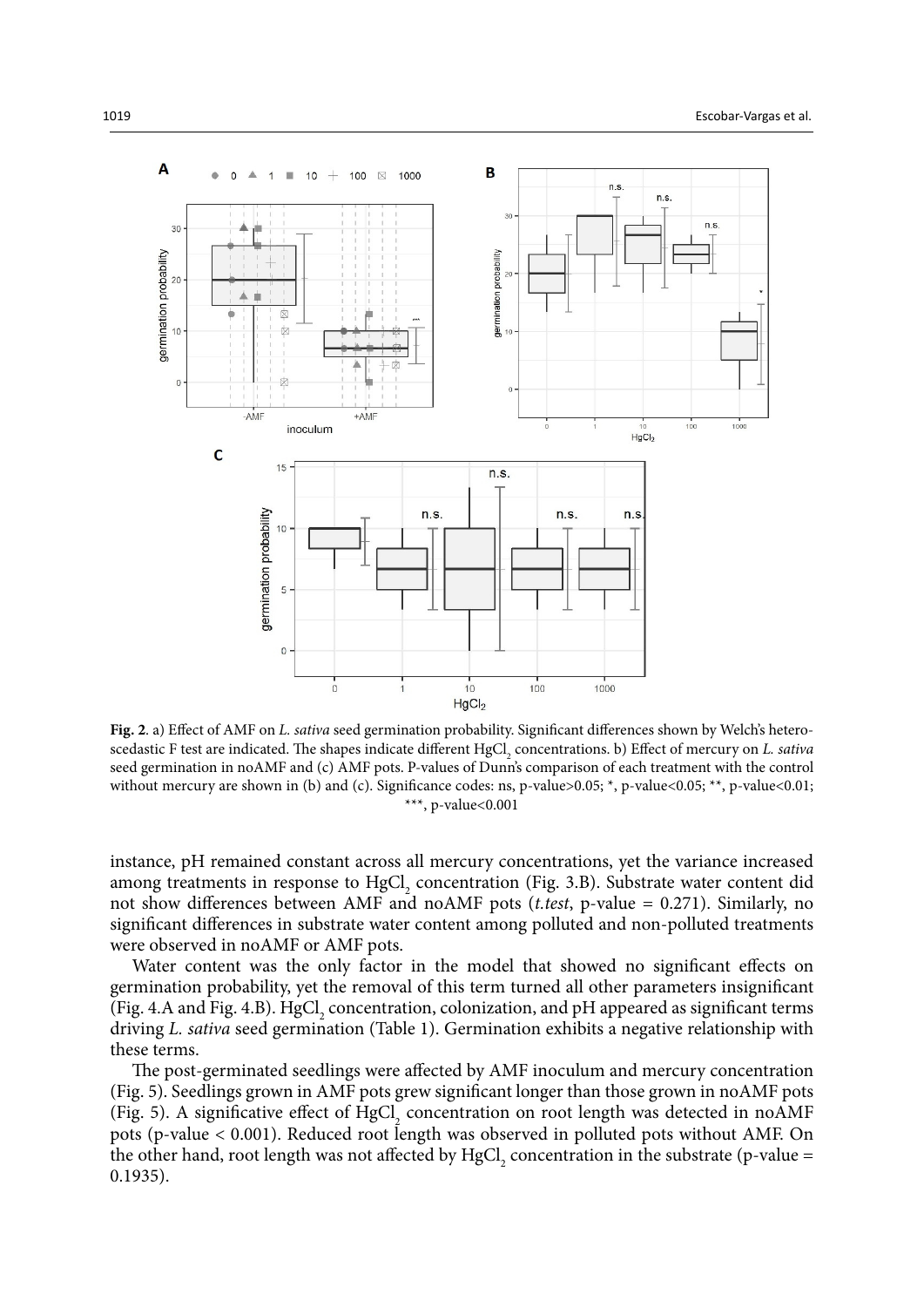

ment with the control without mercury are shown. Significance codes: ns, p-value>0.05; \*, p-value<0.05; \*\*, p-val- $\alpha$  solver,  $\gamma$  are solver. **Fig. 3.** Effect of mercury on pH in a) no AMF and (b) AMF pots. P-values of Dunn's comparison of each treatue<0.01; \*\*\*, p-value<0.001



p-value<0.05; \*\*, p-value<0.01; \*\*\*, p-values 0.001 Fig. 4. Effect of mercury on substrate water content in (a) no AMF and (b) AMF pots. P-values of Dunn's comparison of each treatment with the control without mercury are shown. Significance codes: ns, p-value>0.05; \*,

| <b>Fixed Effects</b> | Estimate    | Standad Error | df | t value     | $Pr (>\vert t \vert)$ |  |
|----------------------|-------------|---------------|----|-------------|-----------------------|--|
| pH                   | -4.490776   | 1.762424      | 6  | $-2.548068$ | 0.0436                |  |
| water content        | -2.085652   | 0.919698      | 6  | $-2.267756$ | 0.0639                |  |
| colonization         | $-0.620952$ | 0.223676      | 6  | -2.776125   | 0.0322                |  |
| $log[Hg+0.1]$        | $-5.909813$ | 1.715776      |    | -3.444396   | 0.0108                |  |

**Table 1.** Results of the linear mixed effects model. **Table 1.** Results of the linear mixed effects model.

The establishment of a functional MS demands the development of complex structures by both fungi and plants (Smith & Read, 2008). This process has been divided into four stages: the presymbiotic stage, the hyphopodium formation stage, the pre-penetration apparatus formation stage, and the cortex invasion stage (Gutjahr & Parniske, 2019). The presymbiotic stage is defined by a fine exchange of molecular messages between plant and fungal partners, mediated by a complex mix of molecules (Gutjahr & Parniske, 2019). Among these molecules, the most important for AMF activation are strigolactones (SLs) (Xie et al., 2010; Gutjahr & Parniske,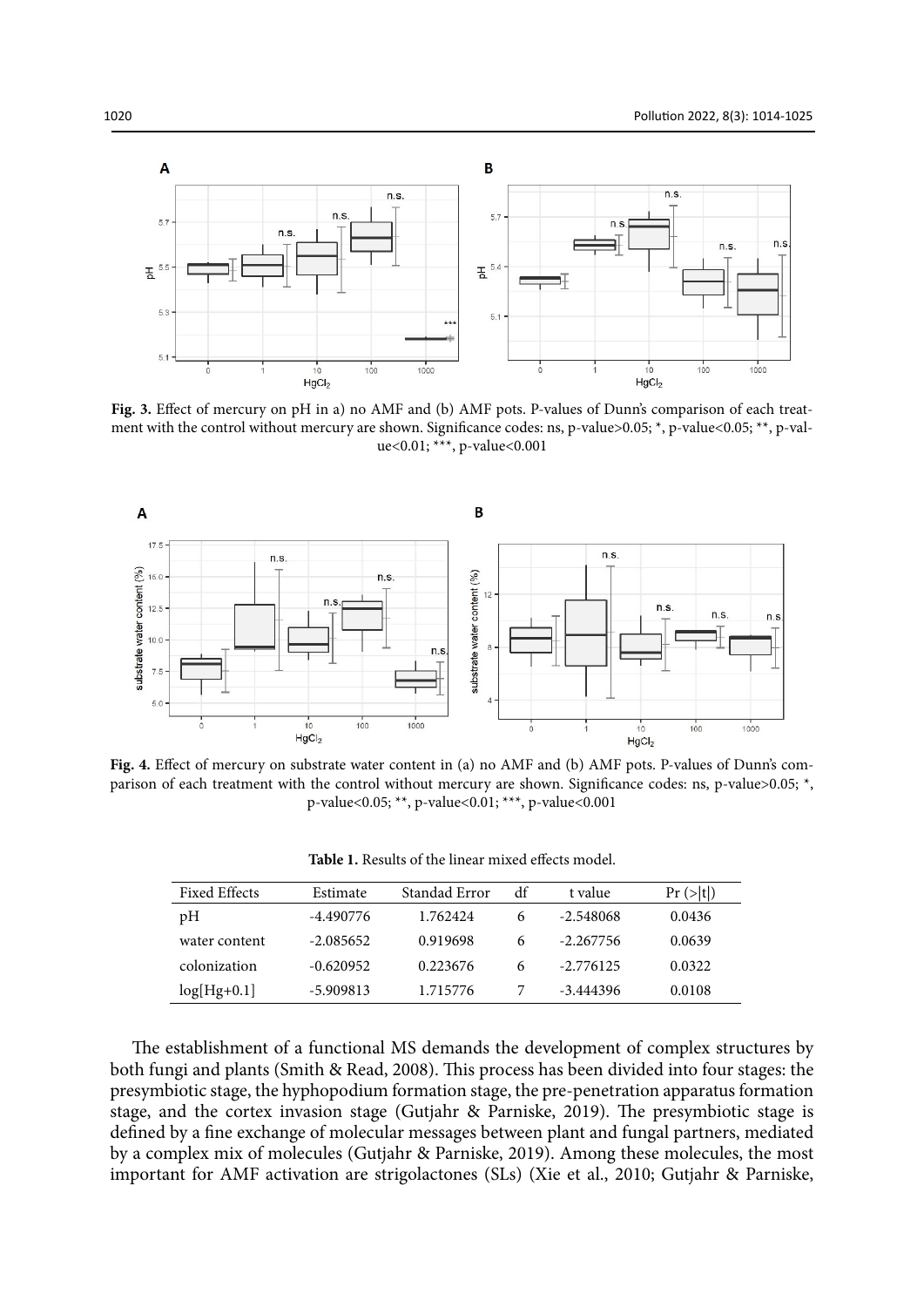

### $+$  100  $\boxtimes$  $\overline{1}$ i i 10 1000

Fig. 5. Effect of AMF on the percentage of L. sativa seedling root colonization. Significant differences shown by Welch's heteroscedastic F test are indicated. The shapes indicate different  $\mathrm{HgCl}_{2}$  concentrations. Significance codes: ns, p-value>0.05; \*, p-value<0.05; \*\*, p-value<0.01; \*\*\*, p-value<0.001

2019), a class of plant hormones affecting plant development (Xie et al., 2010). SLs are signaling molecules produced by plants and released to the soil in root-exudates, thus, constituting critical cues for spore germination and hyphal elongation and branching (Gutjahr & Parniske, 2019). Once AMF hyphae elongate and establish contact with the roots, these fungi develop penetration structures that lead to the formation of the hyphopodium in the rhizodermis, a process guided by the physicochemical qualities of the root, such as the presence of cutin precursors (Gutjahr & Parniske, 2019). In this study, the roots developed by *L. sativa* seedlings were undergoing rapid growth and branching, which are processes regulated by SLs; furthermore, the synthesis of cutin precursors for rhizodermis could be considered high due to the rapid growth. Altogether, these conditions could activate a densely populated biomass of inoculum promoting root invasion from various points, thus, explaining the high colonization reported in the experiment.

SLs have a wide range of functions besides MS presymbiotic communication. SLs are a family of plant hormones involved in shoot branching, root architecture, photomorphogenesis, and seed germination (Gutjahr & Parniske, 2019). The levels of this phytohormone in roots are relatively high, whereas, in other tissues, such as the hypocotyl, stems, and leaves, SLs levels are low or undetectable (Ruyter-Spira et al., 2012). Although SLs were first described as promotors of seed germination in parasitic weeds (Xie et al., 2010; Ruyter-Spira et al., 2012; Gutjahr & Parniske, 2019), it has been shown that several synthetic SLs inhibit seed germination in various crop species, including *L. sativa* (Pepperman & Bradow, 1988). SLs can shed light on understanding the significantly lower seed germination probability of *L. sativa* in +AMF pots, one of the most striking results of our experiment. Furthermore, other reports show inhibitory effects of AMF inoculum on seed germination. For example, experiments with *Geranium sylvaticum* L. showed that the presence of AMF spores negatively affected seed germination in absence of a pre-established AMF hyphal network, and the inhibitory effect was attributed to root exudates (Varga, 2015). An inhibitory effect of AMF inoculum and preexisting AMF mycelium network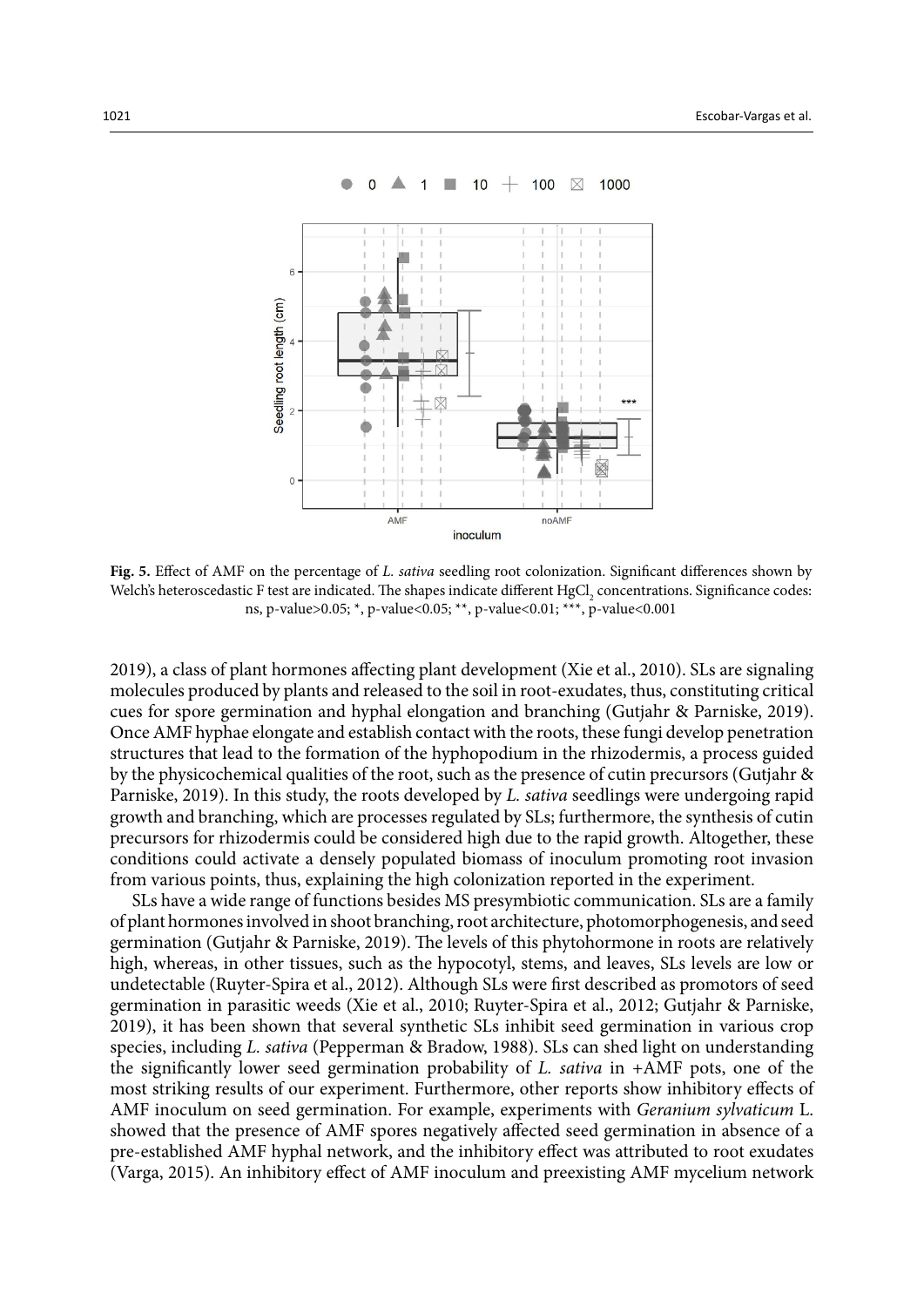on germination in *Centaurea nigra* L. was also observed, which was attributed to changes caused by AMF in soil physicochemical properties or to the mobilization of plant allelochemicals through the hyphal network (Maighal et al., 2016).

Despite the reduced number of germinated individuals in AMF pots, there were evident benefits gained by *L. sativa* grown with AMF inoculum in polluted substrates. Mercury affected *L. sativa* germination in absence of AMF inoculum. Disruptive effects of HgCl<sub>2</sub> on *L. sativa* seedling morphohistology have been previously reported and such effects were attributed to oxidative stress caused by the heavy metal (Vargas-Aguirre et al., 2018). Indirect effects of mercury may also be involved in its impact on plant establishment, including changes in plantwater relations that affect water and mineral uptake (Patra & Sharma, 2000; Cargnelutti et al., 2006; Manikandan et al., 2015; Zafar Iqbql et al., 2015). Two variables are known to explain major variances in seed germination: osmotic pressure and pH (Dias et al., 2016). In this experiment, final water content remained constant and the substrates comprised the same organic material composition, so it is assumed that differences in osmotic pressure were negligible. pH was significantly more acidic at 1000 mg/kg HgCl<sub>2</sub> treatment in absence of AMF inoculum, which also showed a significant reduction in germination probability. Highly acidic pH has been reported to reduce or even inhibit *L. sativa* seed germination (Dias et al., 2016), so it is plausible that the direct effect of mercury as an oxidative-stress causing agent and the indirect effect of this heavy metal in substrate variables, such as pH, contribute to explain reduced germination probability in the highest mercury polluted noAMF treatment.

The effects of mercury on germination or pH were not observed in AMF pots at any HgCl. concentration. Evidence shows that AMF can filter out toxic heavy metals through several mechanisms that include fungal accumulation of heavy metals in cell walls, dense cytoplasmatic granules, or glomalin (Hildebrandt et al., 2007); thus, preventing contact of heavy metals with the plant. It has been shown that AMF can contribute directly to *L. sativa* seedling morphological integrity by improving nutritional conditions rather than preventing cell damage caused by mercury (Vargas-Aguirre et al., 2018). The data shown here indicate that AMF act as buffers against the effect of  $HgCl<sub>2</sub>$  on substrate pH, adding to their nutritional effects on host seedlings. Therefore, the presence of AMF prevents pH changes observed in substrates containing high mercury levels without AMF inoculum. Protecting against pH changes is likely a key step in preventing germination inhibition by  $HgCl<sub>2</sub>$  since pH is the second most important variable affecting the outcome of germination.

The experiments conducted here show contrasting facets of AMF. First, AMF may be an obstacle for plant establishment. Seeds in a cohort must cope with the AMF needs for carbon in the absence of a photosynthetic machinery successfully stablished. In this study, it is hypothesized that chemical communication between the first germinated seedlings and AMF can affect adjacent seeds in the same pot. However, this process has an overall beneficial outcome for successfully germinated plants in AMF pots, including mitigation of the effect of mercury on seed germination and faster growth in presence of AMF. Increased growth is one of the most well-known effects of AMF on plant physiology. In this assay, AMF significantly increased plant growth in the pre-photosynthetic stage, providing evidence for the effect of AMF on carbon use optimization by young plants, but also preventing negative effects of  $HgCl<sub>2</sub>$  on seedlings. Nutritional effects (Vargas-Aguirre et al., 2018), prevention of oxidative effects (García-Sánchez et al., 2014; Hildebrandt et al., 2007), and heavy metal immobilization (Hildebrandt et al., 2007) can altogether contribute to explain these results.

The generalization of these results should be made with caution. The reactivity of seed germination to AMF is not homogeneous, at least across plant-host species (Maighal et al., 2016). Here, an effect of AMF on a food crop is presented. Consequently, care should be taken in facilities devoted to the cultivation of species for commercial production or reforestation. The use of AMF in seedbeds could lead to a reduced number of individuals. However, the use of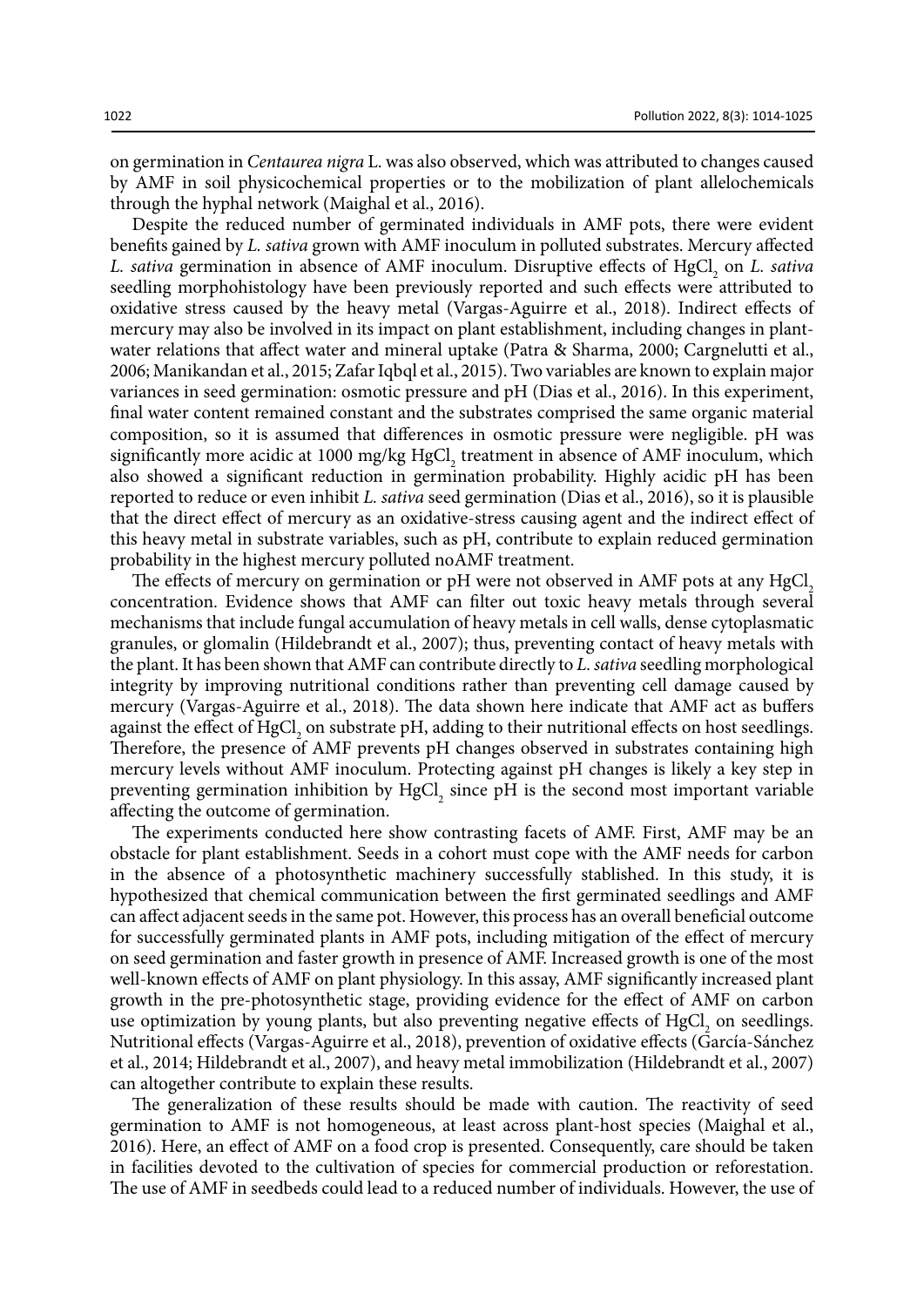AMF inoculum after transplantation could contribute to achieving better performance in plant establishment, especially in harsh environments.

### **CONCLUSION**

Arbuscular mycorrhizal fungi reduce *L. sativa* seed germination; however, they also contribute to post-germinated seedling growth through several mechanisms.  $HgCl_2$  modifies seed germination and post-germinated seedling growth when plants develop in absence of mycorrhizal fungi. However, in presence of AMF, germination and pre-photosynthetic growth of *L. sativa* remain unaltered since substrate conditions are unmodified. AMF inoculum can be an effective alternative to promote plant establishment after transplant to mercury polluted substrates.

# **ACKNOWLEDGMENTS**

This work was funded by Vicerrectoría de Investigaciones y Postgrados of Universidad de Caldas [grant number 0392316] and by Universidad Católica de Manizales ['*Acuerdo 185 del 22 de noviembre de 2018*']. The authors kindly thank ABONAMOS SA for providing information regarding the inoculum.

# **GRANT SUPPORT DETAILS**

The present research has been financially supported by the Vicerrectoría de Investigaciones y Postgrados of Universidad de Caldas [grant number 0392316]; Universidad Católica de Manizales ['Acuerdo 185 del 22 de noviembre de 2018'].

### **CONFLICT OF INTEREST**

The authors declare that there is not any conflict of interests regarding the publication of this manuscript. In addition, the ethical issues, including plagiarism, informed consent, misconduct, data fabrication and/ or falsification, double publication and/or submission, and redundancy have been completely observed by the authors.

### **LIFE SCIENCE REPORTING**

No life science threat was practiced in this research.

### **REFERENCES**

- Aasma, P., Muhammad, H. S., Muhammad, K., Muhammad, Z.H., Jen-Tsung, C., Zaffar, M., Muhammad, S.R., Amara, H., Ghulam, H., Muhammad, T.J. and Muhammad, A. (2020). Effect of citric acid on growth, ecophysiology, chloroplast ultrastructure, and phytoremediation potential of jute (*Corchorus capsularis* L.) seedlings exposed to copper stress. Biomolecules, 10(4): 592, 1–18.
- Cargnelutti, D., Tabaldi, L.A., Spanevello, R.M., de Oliveira Jucoski, G., Battisti, V., Redin, M., Blanco Linares, C.E., Dressler, V.L., de Moraes Flores, É.M., Teixeira Nicoloso, F., Morsch, V.M. and Chitolina Schetinger, M.R. (2006). Mercury toxicity induces oxidative stress in growing cucumber seedlings. Chemosphere, 65, 999–1006.
- Chitarra, W., Pagliarani, C., Maserti, B., Lumini, E., Siciliano, I., Cascone, P., Schubert, A., Gambino, G., Balestrini, R. and Guerrieri, E. (2016). Insights on the impact of arbuscular mycorrhizal symbiosis on tomato tolerance to water stress. Plant Physiol., 171, 1009–1023.
- Cozzolino, V., De Martino, A., Nebbioso, A., Di Meo, V., Salluzzo, A. and Piccolo, A. (2016). Plant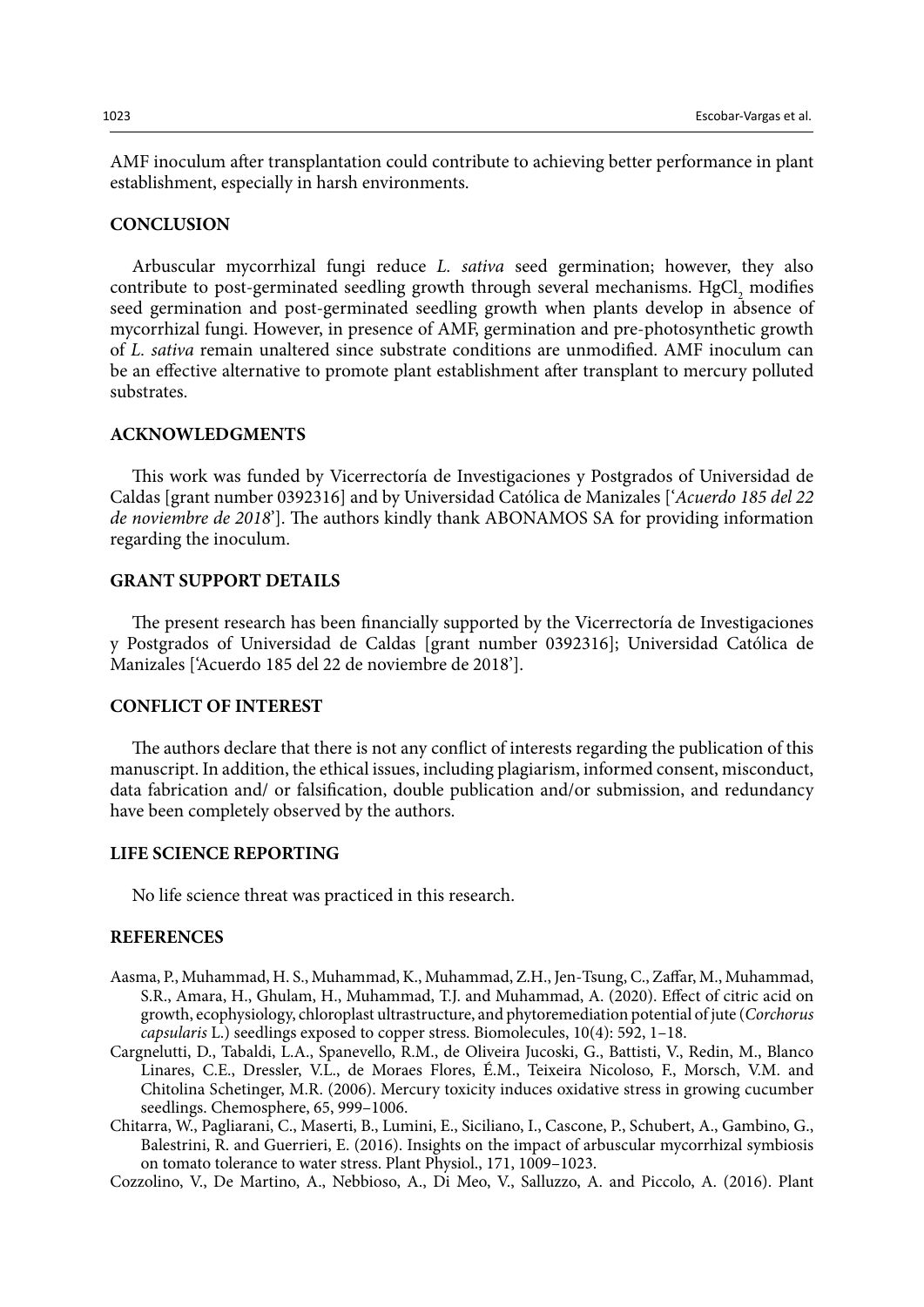tolerance to mercury in a contaminated soil is enhanced by the combined effects of humic matter addition and inoculation with arbuscular mycorrhizal fungi. Environ. Sci. Pollut. Res., 23, 11312– 11322.

- Dag, O., Dolgun, A. and Konar, N.M. (2018). Onewaytests: An R Package for One-Way Tests in Independent Groups Designs. R J., 10, 175–199.
- Dias, A.S., Pereira, I.P. and Dias, L.S. (2016). Investigating and modeling the combined effects of pH and osmotic pressure on seed germination for use in phytoactivity and allelopathic research. Plant Biosyst. - An Int. J. Deal. with all Asp. Plant Biol., 151(4), 657–664.
- Ferreira, L.A. and de Oliveira, E.C. (2021). "Chapter 2. Arbuscular Mycorrhizal Fungi and remediation potential of soils contaminated by potentially toxic elements" *in Mycoremediation and Environmental Sustainability, volume 3,* eds. Prasad, R., Nayak, S.C., Kharwar, R.N., Dubey, N.K. (Springer), 36–89
- Fox, J. and Weisberg, S. (2019). An R Companion to Applied Regression, Third. ed. Sage, Thousand Oaks, CA.
- García-Sánchez, M., Palma, J.M., Ocampo, J.A., García-Romera, I. and Aranda, E. (2014). Arbuscular mycorrhizal fungi alleviate oxidative stress induced by ADOR and enhance antioxidant responses of tomato plants. J. Plant Physiol., 171, 421–428.
- Gerbersdorf, S.U., Hollert, H., Brinkmann, M., Wieprecht, S., Schüttrumpf, H. and Manz, W. (2011). Anthropogenic pollutants affect ecosystem services of freshwater sediments : the need for a " triad plus x " approach. J Soil Sediments, 11, 1099–1114.
- Giovannetti, M. and Mosse, B. (1980). An evaluation of techniques for measuring vesicular arbuscular mycorrhizal infection in roots. New Phytol., 84, 489–500.
- Gutjahr, C. and Parniske, M. (2019). Cell and developmental biology of arbuscular mycorrhiza symbiosis. Annu. Rev. Cell. Dev. Biol., 29, 593–619.
- Hildebrandt, U., Regvar, M. and Bothe, H. (2007). Arbuscular mycorrhiza and heavy metal tolerance. Phytochemistry, 68, 139–146.
- Khan, S., Cao, Q., Zheng, Y.M., Huang, Y.Z. and Zhu, Y.G. (2008). Health risks of heavy metals in contaminated soils and food crops irrigated with wastewater in Beijing , China. Environ. Pollut., 152, 686–692.
- Konietschke, F., Placzek, M., Schaarschmidt, F. and Hothorn, L.A. (2015). nparcomp: An R Software Package for Nonparametric Multiple Comparisons and Simultaneous Confidence Intervals. J. Stat. Softw., 64, 1–17.
- Leudo, A. M., Cruz, Y., Montoya-Ruiz, C., Delgado, M. D. P. and Saldarriaga, J. F. (2020). Mercury phytoremediation with *Lolium perenne*-Mycorrhizae in contaminated soils. Sustainability, 12(9), 3795.
- Lomonte, C., Sgherri, C., Baker, A.J.M., Kolev, S.D. and Navari-Izzo, F. (2010). Antioxidative response of Atriplex codonocarpa to mercury. Environ. Exp. Bot., 69, 9–16.
- Luginbuehl, L.H., Menard, G.N., Kurup, S., Van Erp, H., Radhakrishnan, G. V., Breakspear, A., Oldroyd, G.E.D. and Eastmond, P.J. (2017). Fatty acids in arbuscular mycorrhizal fungi are synthesized by the host plant. Science, 356, 1175–1178.
- Maighal, M., Salem, M., Kohler, J. and Rillig, M.C. (2016). Arbuscular mycorrhizal fungi negatively affect soil seed bank viability. Ecol. Evol., 6, 7683–7689.
- Manikandan, R., Sahi, S. V. and Venkatachalam, P. (2015). Impact assessment of mercury accumulation and biochemical and molecular response of *Mentha arvensis* : A potential hyperaccumulator Plant. Sci. World J., 2015, 715217, 1-10.
- Marrugo-Negrete, J., Benítez, L.N., Olivero-Verbel, J., Lans, E. and Vázquez-Gutiérrez, F. (2010). Spatial and seasonal mercury distribution in the Ayapel Marsh , Mojana region, Colombia. Int. J. Environ. Health Res., 20, 451–459.
- Marrugo-Negrete, J., Pinedo-Hernández, J. and Díez, S. (2015). Geochemistry of mercury in tropical swamps impacted by gold mining. Chemosphere, 134, 44–51.
- Miranda, D., Carranza, C., Rojas, C.A., Jerez, C.M., Fischer, G. and Zurita, J. (2008). Acumulación de metales pesados en suelo y plantas de cuatro cultivos hortícolas , regados con agua del río Bogotá. Rev. Colomb. Ciencias Hortícolas, 2, 180–191.
- Pallmann, P. and Hothorn, L.A. (2016). Boxplots for grouped and clustered data in toxicology. Arch. Toxicol., 90, 1631–1638.

Patra, M. and Sharma, A. (2000). Mercury toxicity in plants. Bot. Rev., 66, 379–422.

Pepperman, A.B., Bradow, J.M. (1988). Strigol analogs as germination regulators in weed and crop seeds.